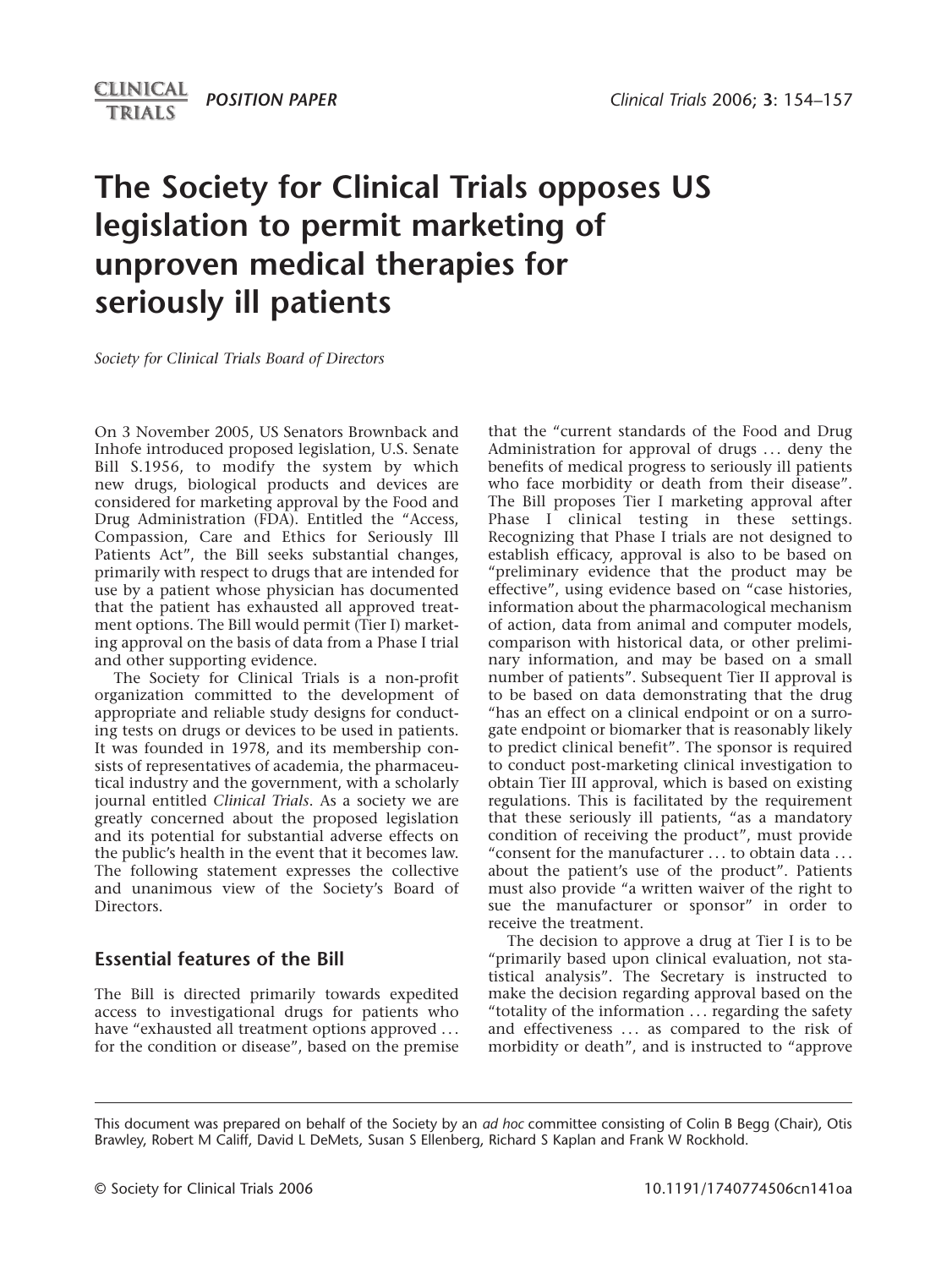the application" if there is "more benefit than risk". Although the proposed legislation would restrict the need for clinical testing for marketing approval to Phase I data, there are seemingly gratuitous additional regulations. Notably, the Bill prohibits the use of "placebo-only or no-treatment-only concurrent controls in any clinical investigation conducted under this chapter ... where reasonably effective therapies exist for the specific indication". Also it is stated that the Secretary "shall give equal weight to clinical judgment and statistical analysis in the evaluation of the safety and effectiveness of drugs . . . and shall not disapprove a product application solely on the basis of a statistical analysis or rigid use of the 95% confidence level convention".

# **Why should a seriously ill patient not have access to an experimental drug?**

The goal of the Bill is to provide access for desperately ill patients to experimental treatments that may offer hope of saving the patients' lives. The language of the Bill gives the impression that the primary impediments to such access are bureaucratic obstacles, an unconscionably slow approval process, and the over-reliance on excessively conservative (statistical) criteria for approval. Why should a patient who has exhausted all other treatment options be denied the chance to try an experimental treatment even if it has not yet been determined to be effective? The answer is that the approval process advocated in the Bill is not in the best interests of the patients. To see this we need to contemplate what would happen if the Bill becomes law. First we must recognize that the proposed new hurdle for approval is a very low one. Sponsors would only need to complete a Phase I trial to establish a reasonable estimate of a tolerable dose, and to obtain preliminary information about side effects. They then would need to demonstrate using preclinical data that the promise of clinical benefit exceeds the likely risks. However, every drug that reaches Phase I testing looks promising from a preclinical perspective: otherwise its sponsor would not have selected it for testing in patients. By this yardstick, many hundreds of anti-cancer drugs have had preliminary hints of benefit. However, it is *not* the case that most experimental agents for desperate illnesses actually work and that only regulatory bureaucracy inhibits their availability to the public at large. Rather, the unfortunate reality is that there are only a handful of breakthrough agents among the hundreds under development at any one time. The large majority of drugs ultimately fail to reach the market, the principal reasons being toxicity or lack of efficacy. Among drugs that reach the stage of being tested in patients in large pharmaceutical companies only 11% are ultimately approved: the success rate is 20% in cardiovascular disease but only 6% in cancer. Even among cancer drugs that pass Phase I testing, only about one in 10 are ultimately approved [1]. Clearly, if the proposed Bill becomes law, large numbers of these drugs will be made available, very few of which will actually be effective, with some substantially harmful.

As a result, the seriously ill patient will not simply be given the chance to try one more promising experimental therapy as the proposed Bill implies, but instead will very likely be faced with a large pharmacopeia from which to choose, with the vast majority of the choices being ineffective or harmful drugs, and with no good evidence on which to base the choice. This is not a desirable outcome, and it is a major reason why many patient advocacy organizations, such as the National Breast Cancer Coalition through its advocacy of clinical trial participation [2], and the Treatment Action Group (TAG) [3] for AIDS research through its advocacy of "sound regulatory policy . . . which balances the need for access to new agents and the need for reliable information about their clinical efficacy", are supportive of rigorous clinical testing of new drugs.

# **Need for an evidence-basis for drug approval based on rigorous scientific testing**

As a Society devoted to evidentiary quality in clinical testing, we are concerned at a fundamental level about the repudiation of the scientific method that is embedded in the Bill. The sponsors of the Bill are correct that the regulations surrounding drug approval by the FDA are rigorous, and may be perceived as burdensome or challenging to the pharmaceutical industry. However, there are good reasons for the rigor in the approval process, based on decades of experience in the careful testing of new and existing approaches to the treatment of serious diseases. This long history of drug testing provides overwhelming evidence that the most reliable data for assessing efficacy is that obtained from prospective randomized clinical trials that are sufficiently large to establish efficacy at levels of conclusiveness that are broadly accepted by the scientific community. It is curious that the Bill's authors do not mention the randomized trial specifically, given its frequent requirement for full FDA approval. However, the specific proscription of "placebo-only or no-treatment-only concurrent controls" in clinical investigations "where reasonably effective therapies exist for the specific indication" would appear to be a direct repudiation of the randomized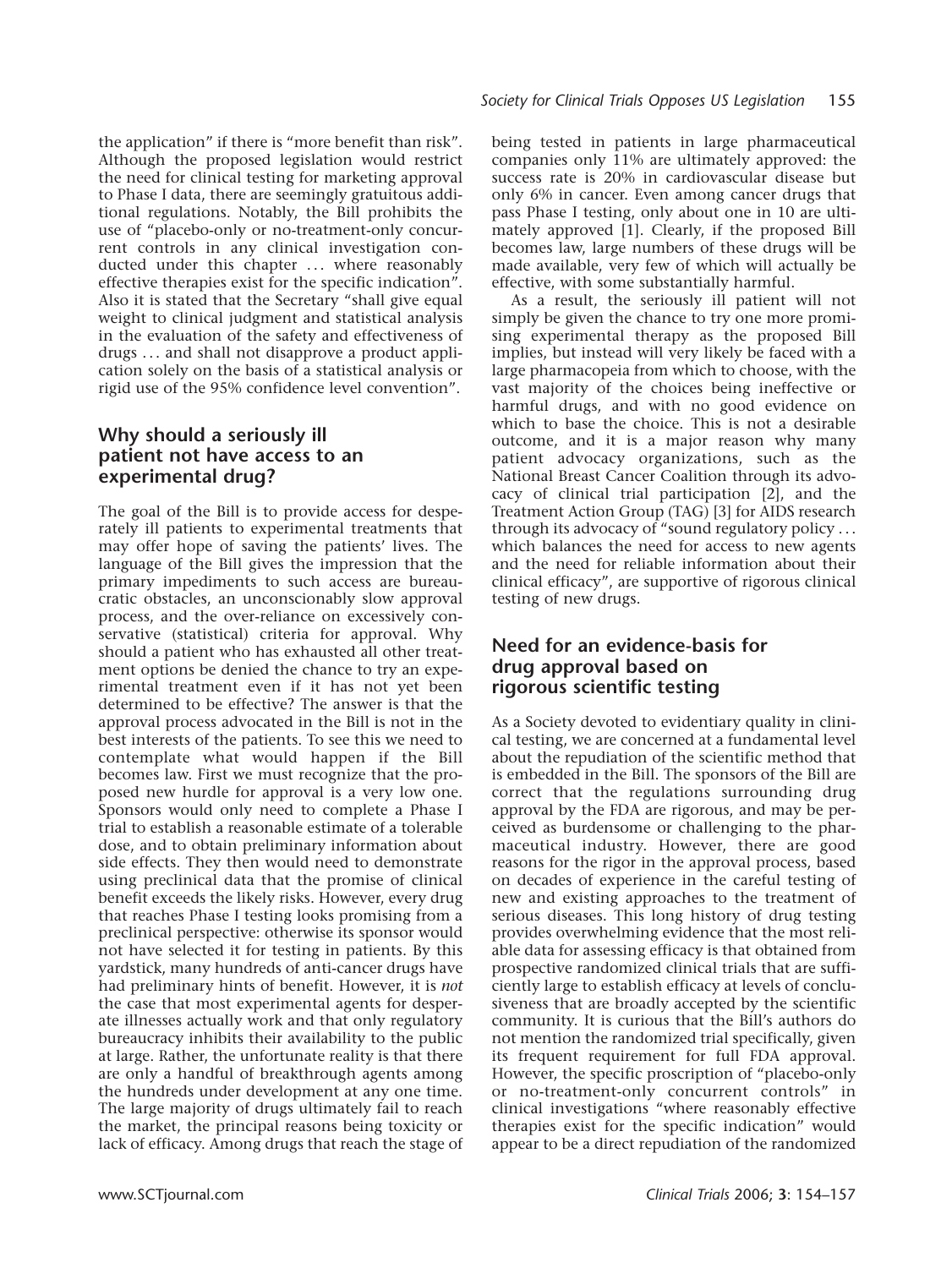trial, given that the Bill is ostensibly restricted to patients who have "exhausted all treatment options".

Many people feel instinctively uncomfortable with the idea of giving placebos to patients suffering from serious illness, or indeed with randomization as a means for determining what treatment to administer. This is a concern of doctors as well as patients. The critical importance of randomized trials in separating genuine advances from the optimistic expectations of clinicians, patients, and industry sponsors is something that most doctors only learn by experience. History demonstrates that it is not uncommon for investigational drugs to actually be shown to be inferior to placebo treatment. A prominent recent example is the study of the drug CTNF (Regeneron Inc.), designed as a treatment for the crippling and inevitably fatal disease amyotrophic lateral sclerosis (ALS or Lou Gehrig's disease) [4]. This agent was brought to clinical testing on the basis of preclinical evidence that it could stimulate nerves to regenerate. In fact the trial had to be stopped early because the drug was having the opposite of the hoped-for effect – it significantly reduced patient weight and strength, adverse outcomes that could only be determined by using a placebo-controlled study. Similarly, in the 1980s it was widely believed on the basis of observational studies that arrhythmias were predictors of risk of death from a heart attack. A class of antiarrhythmic agents emerged that was shown convincingly to reduce arrhythmias, and was presumed to reduce mortality. However, when a definitive placebo-controlled randomized trial was conducted to confirm the effects on mortality (the CAST study) [5] the drugs were shown to significantly increase the risk of death.

The sponsors of the Bill have confidence in evidence about drug efficacy that is obtained from comparisons that are not based on randomization. However, the history of clinical investigation is rife with examples where such comparisons have led to broad support for a scientific theory, or a class of drugs, that has subsequently been shown to be ineffective or worse on the basis of rigorous testing in a randomized trial. The theory that beta-carotene could prevent lung cancer was widely accepted based on retrospective (uncontrolled) epidemiologic studies of dietary beta-carotene consumption, yet two very large cancer prevention studies in the 1990s demonstrated convincingly that betacarotene supplementation to smokers actually increases the incidence of lung cancer, to the great surprise of the medical community [6,7]. Combined estrogen and progestin therapy was widely believed to reduce the risk of coronary heart disease (CHD) in post-menopausal women, yet the Women's Health Initiative Study showed convincingly the opposite conclusion, that the treatment actually

increased risk of myocardial infarction and CHD death compared to placebo treatment [8].

The sponsors also seek to permit the use of surrogate endpoints or biomarkers that are "reasonably likely to predict clinical benefit" as replacements for the ultimate clinical benefit that the drug is intended to ameliorate or cure. Although it is reasonable to approve agents that are shown to provide direct clinical benefit, the recent history of clinical investigation provides sobering examples where drugs demonstrated strong effects on the surrogate endpoints, but the anticipated benefits on the clinical endpoints failed to materialize. Indeed, as the science of clinical research has learned through experience, it is rare to find a biological measure that can truly serve as a surrogate for improving longevity or quality of life of patients. In cardiology, a class of drugs known as inotropic drugs was developed to treat a population of chronic heart failure (CHF) patients. CHF patients have hearts that do not function efficiently, and the disease can severely restrict daily activity and increase the risk of death. Annual mortality rates can vary from 15% to 40%, depending on the severity of CHF. Drugs in this new class often demonstrated an improvement in cardiac function, and some even showed improvement in exercise testing. However, many of these were tested in large randomized placebo controlled trials (best care plus the new drug or a matched placebo) which demonstrated an increase in mortality. An example is milrinone, a phosphodiesterase inhibitor that was shown to increase the risk of death by 28% and the risk of cardiovascular death by 34% [9]. While the adoption of new drugs on the basis of surrogate endpoints offers the promise of faster approval, the long-term risks of this strategy may well exceed the potential benefits.

#### **Access of patients to experimental agents**

The Bill is based on the premise of denied access. Under current law it is possible, however, to obtain compassionate access to experimental drugs in cases of life-threatening illness. The new law would *require* access for all seriously ill patients. By permitting approval for marketing the drug, the sponsor would charge for the drug where currently it must be supplied pro-bono. Furthermore, significant coercion is to be applied to the patient, who is necessarily in a very vulnerable position. The patient would be required by law to sign a waiver of the right to sue the manufacturer, and also to permit access to personal health information to assist the manufacturer in obtaining final (Tier III) approval. Ironically, the best interests of the public's health are served by more widespread participation of